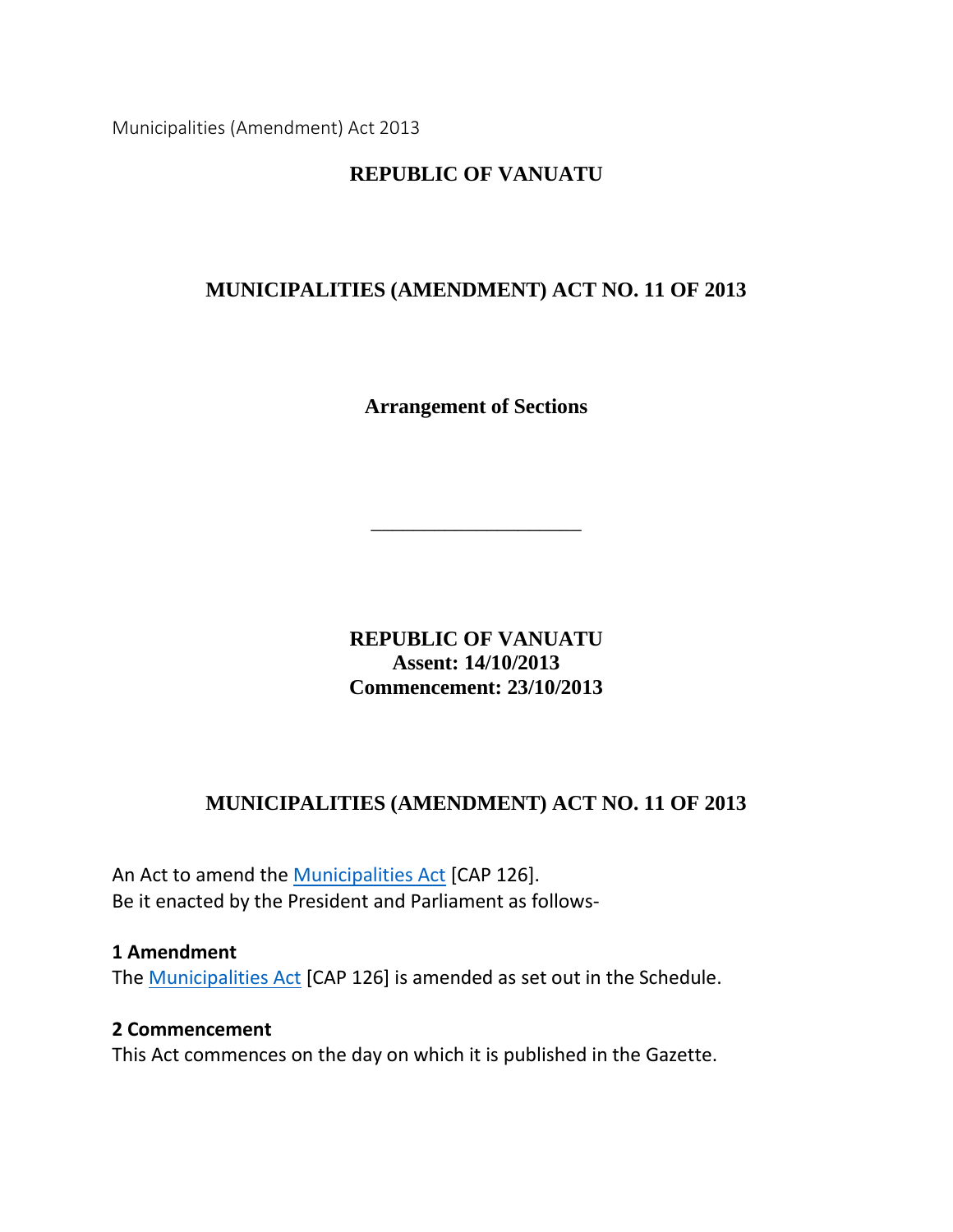# **SCHEDULE AMENDMENTS OF THE [MUNICIPALITIES ACT](http://www.paclii.org/vu/legis/consol_act/ma167/) [CAP 126]**

**\_\_\_\_\_\_\_\_\_\_\_\_\_\_\_\_\_\_\_**

**1 Paragraph 4(e)** Delete "or mayors"

**1A After section 4 Insert** 

#### **"4A Reserved seat for female councillors in each ward of a municipality**

(1) The Minister must, in prescribing the number of councillors to be elected in respect of each ward under paragraph 4(c), ensure that one seat is reserved for a female councillor in each of those wards in a municipality.

(2) In addition to subsection (1) the Minister must, in making an Order under sections 4 and 7, make special provision for the arrangement set out in that subsection.

(3) A female who intends to contest in an election to a municipal council must, in the prescribed form, declare her intention to contest for either a reserved seat or the other general seats being prescribed for a ward in a municipality.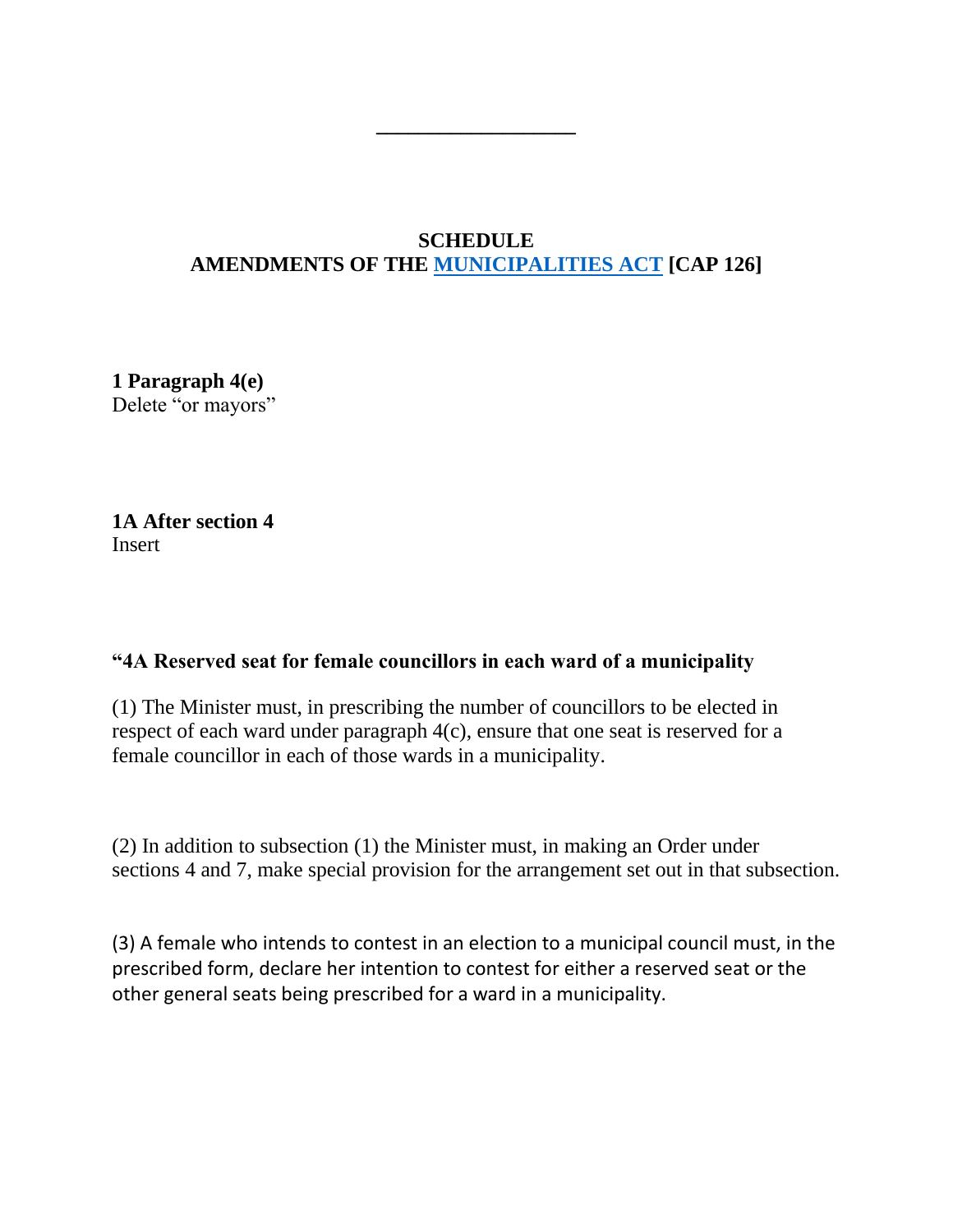(4) To avoid doubt, a female candidate for an election to a municipal council cannot contest for both a reserved seat and a general seat in a ward in a municipality. She must follow the procedure set out in subsection (3).""

**2 Section 5** Repeal the section, substitute

## "**5. Municipal seal**

(1) A council is to have a seal that is approved by the council.

(2) The seal is to be used only by the clerk on documents approved and authorized by the council."

# **3 Paragraph 7(2)(f) (second occurring)**

Re-letter the paragraph as " $(i)$ "

**4 After paragraph 10(b)** Insert

"(ba) is convicted of an offence set out in section 27 of the Leadership Code Act [CAP 240];

(bb) is physically or mentally incapacitated;

(bc) is bankrupt;"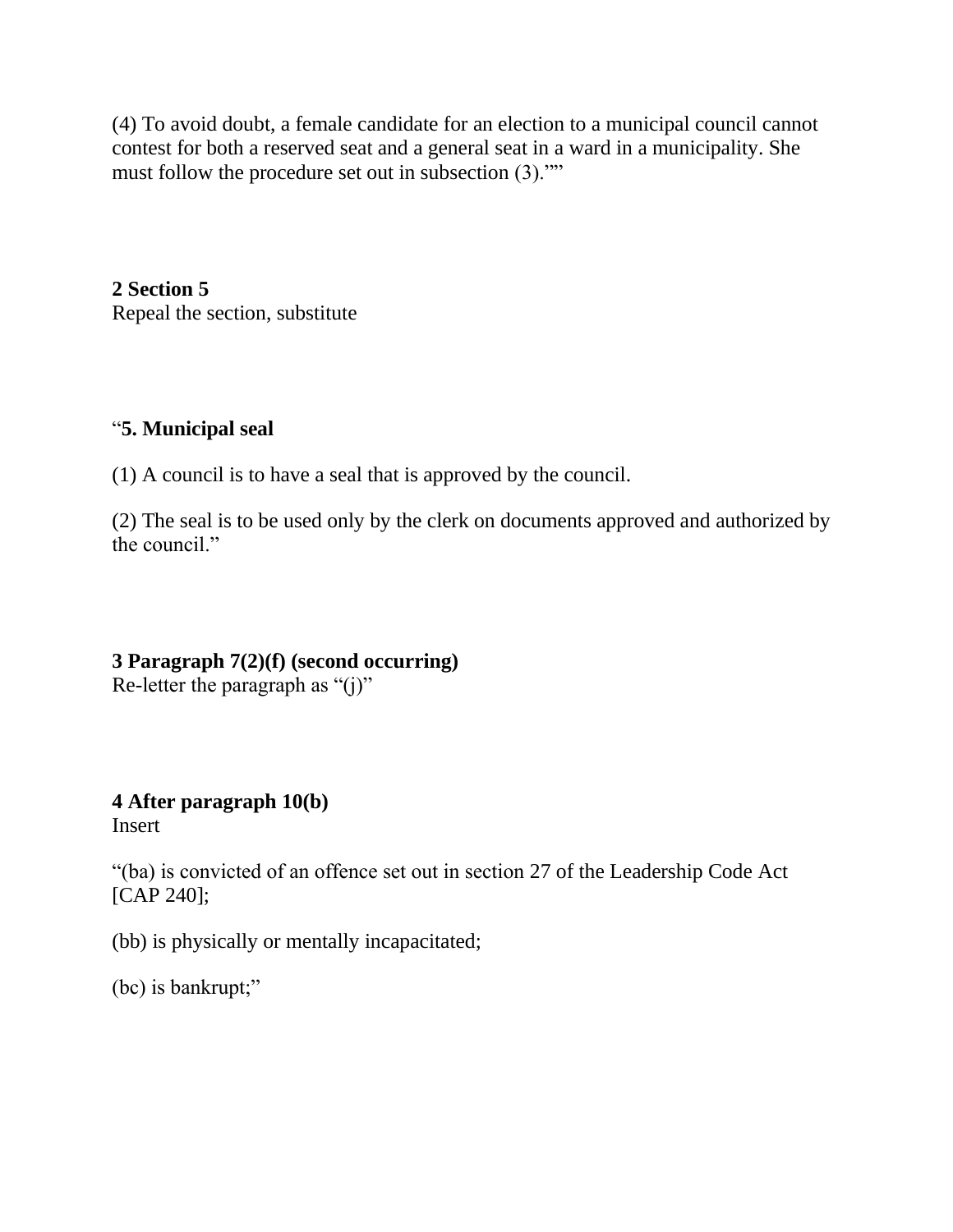**5 After Part 3 Insert** 

## **"PART 3A ALLOWANCES AND GRATUITIES**

#### **11A. Allowances**

Each member of the council including the mayor and deputy mayor are entitled to such allowances as may be prescribed by the Minister by Order.

#### **11B. Gratuities**

Each member of the Council including the mayor and deputy mayor are entitled to a gratuity payment at the rate of one month salary for each year during which the person holds office and pro rata for each uncompleted year."

#### **6 Subsection 12(3)**

Delete "Standing orders", substitute "Subject to subsection (3A), the standing orders"

**7 After subsection 12(3) Insert** 

"(3A) The Minister may consult the Director of Local Authorities, before approving the standing orders of a council."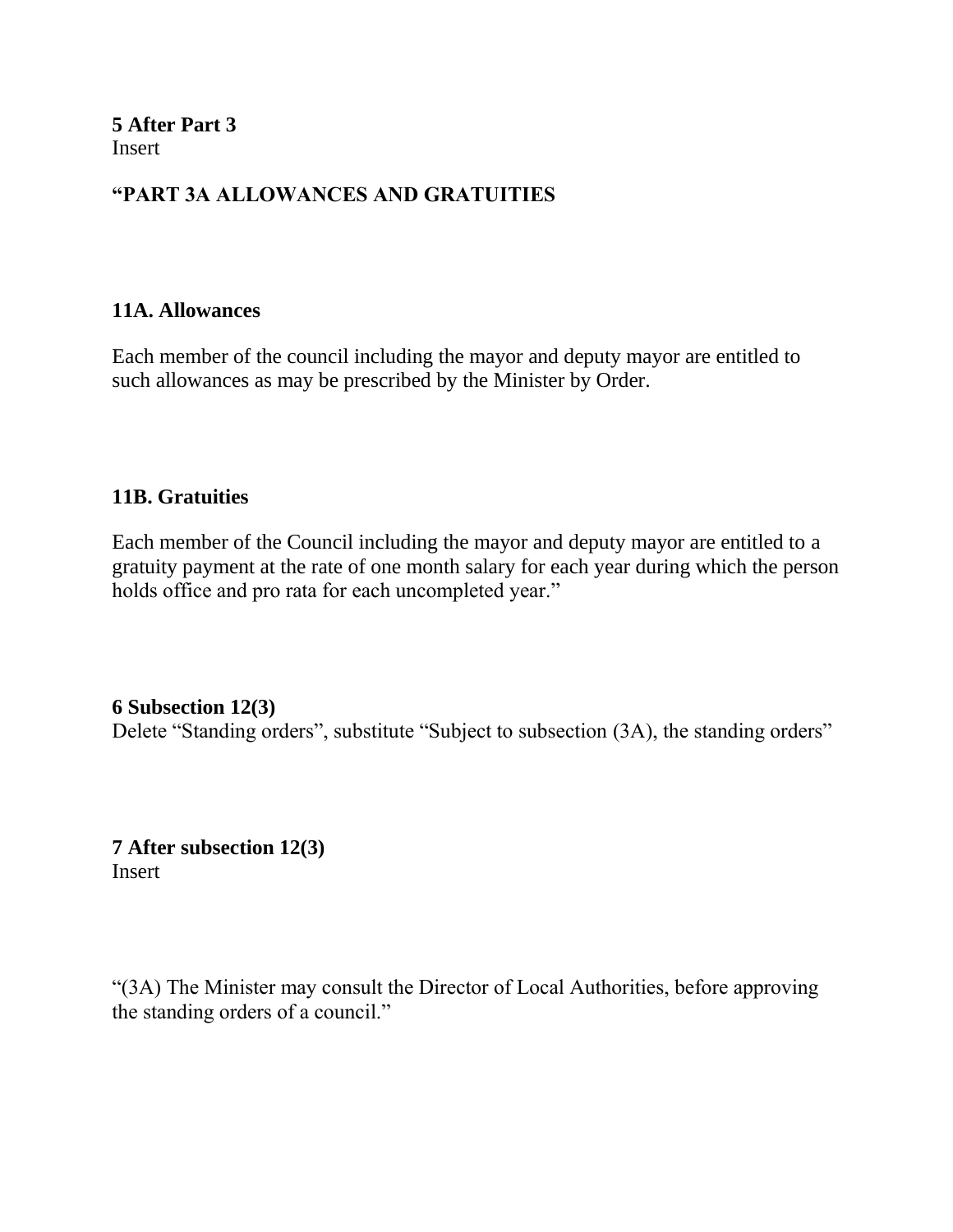**8 Subsection 13(1)** Repeal the subsection, substitute

"(1) A council may convene not more than 6 ordinary meetings in a year.

(1A) A council is to approve its budget at its 6th ordinary meeting, which is to commence in the month of October.

(1B) Apart from the ordinary meetings, a council may hold not more than 3 extraordinary meetings in a year."

**9 Subsection 17(3)** Repeal the subsection, substitute

"(3) A committee is to consist of the following members which are to be appointed by the council:

(a) 5 councillors; and

(b) 2 persons not being councillors."

**10 Section 18** Repeal the section, substitute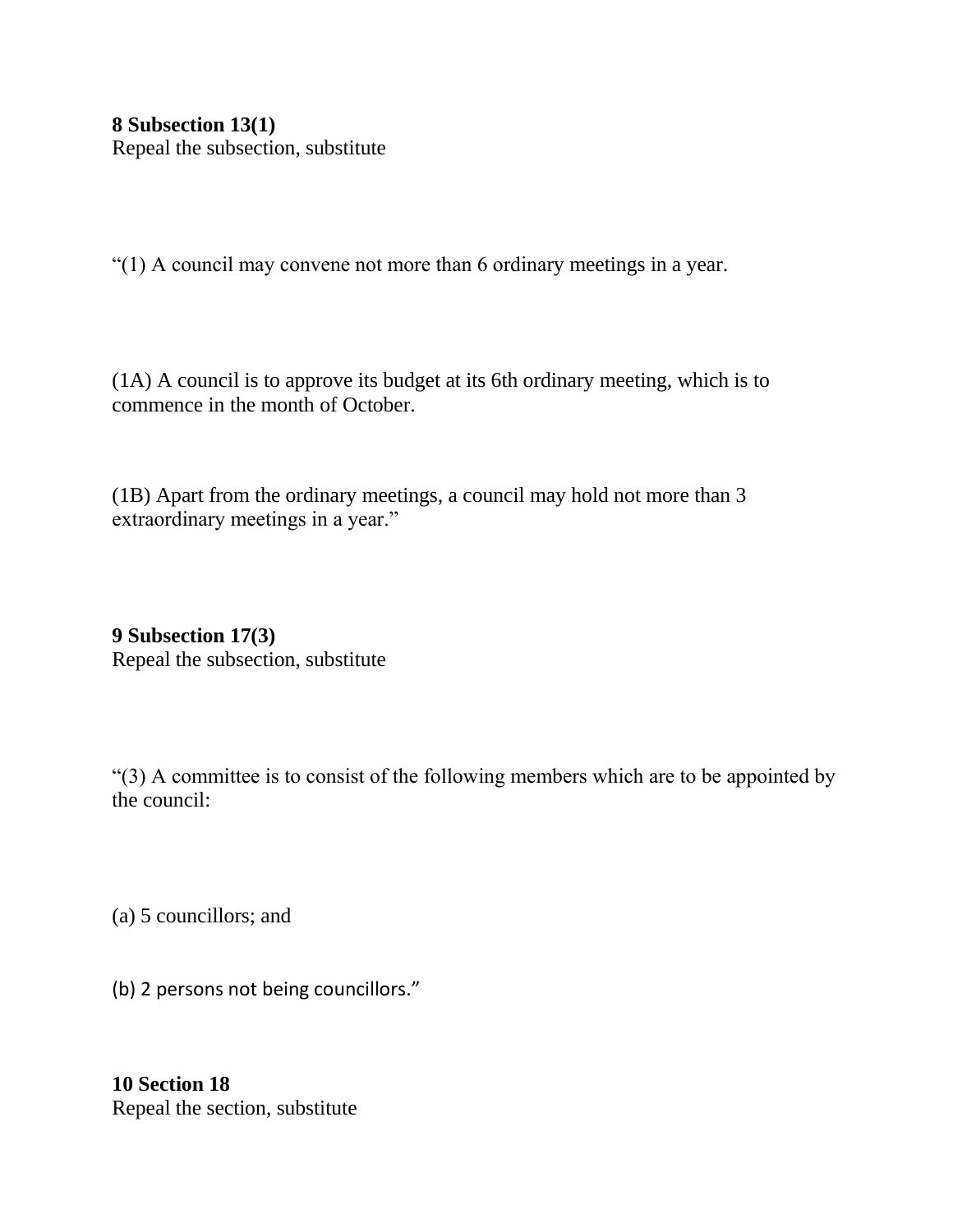#### **"18. Finance committee**

(1) A council is to appoint a finance committee for the purposes of formulating the financial policies of the council.

(2) A finance committee is to consist of not more than 5 councillors.

(3) The quorum at a meeting of the finance committee is 5 members present at that meeting.

(4) The finance committee is to regulate its own proceedings.

(5) The finance committee must not interfere with the financial administration of a council.

#### **18A. Town planning committee**

(1) The town planning committee is to consist of 5 councillors.

(2) The town planning committee may request a staff of the Physical Planning Unit or a Civil Engineer of the Ministry of Infrastructure and Public Utilities to advice the committee on any matter.

(3) The council is to determine the term of office of the members of the town planning committee and determine the areas of the Municipality by which they are to exercise their functions.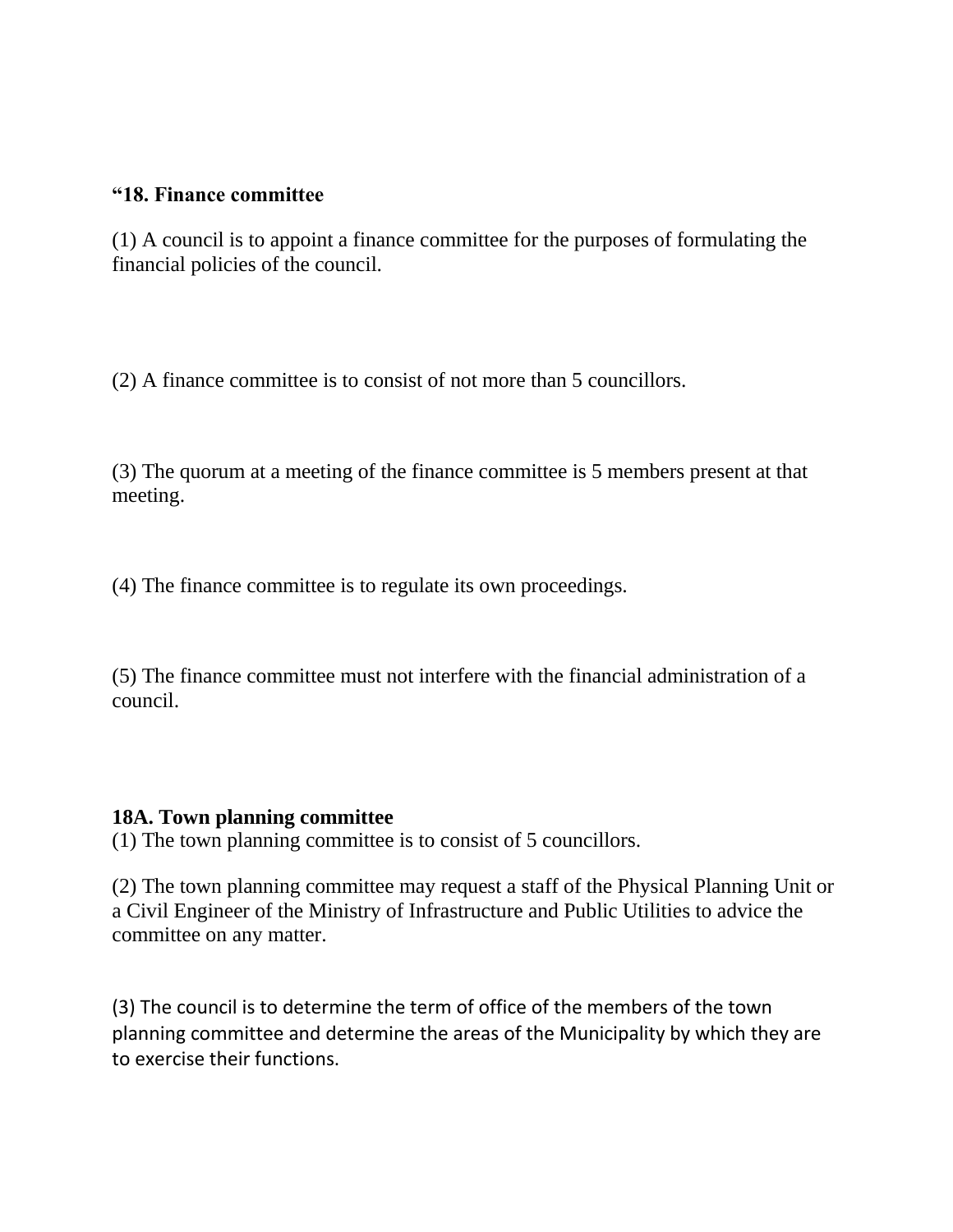(4) The quorum for a meeting of a town planning committee is 3 members present at the meeting.

(5) The town planning committee is responsible for assessing applications for permit to build an infrastructure or building within the relevant Municipality.

#### **18B. Sitting allowance**

(1) In any meeting of a council or any committee set up by a council, the mayor, deputy mayor and councillors are entitled to a sitting allowance, which is to be determined by the council and must not exceed:

(a) for the mayor - VT10,000 for each day's meeting that he or she attends;

- (b) for the deputy mayor VT7,000 for each day's meeting that he or she attends;
- (c) for a councillor VT5,000 for each day's meeting that he or she attends.

(2) The sitting allowance is to be paid to the mayor, deputy mayor and a councillor only if the mayor, deputy mayor or councillor has been present throughout the period of a day's meeting.

(3) To avoid doubt a councillor who bas been elected as mayor or deputy mayor must be paid the sitting allowance of mayor or deputy mayor only and must not receive a sitting allowance as a councillor."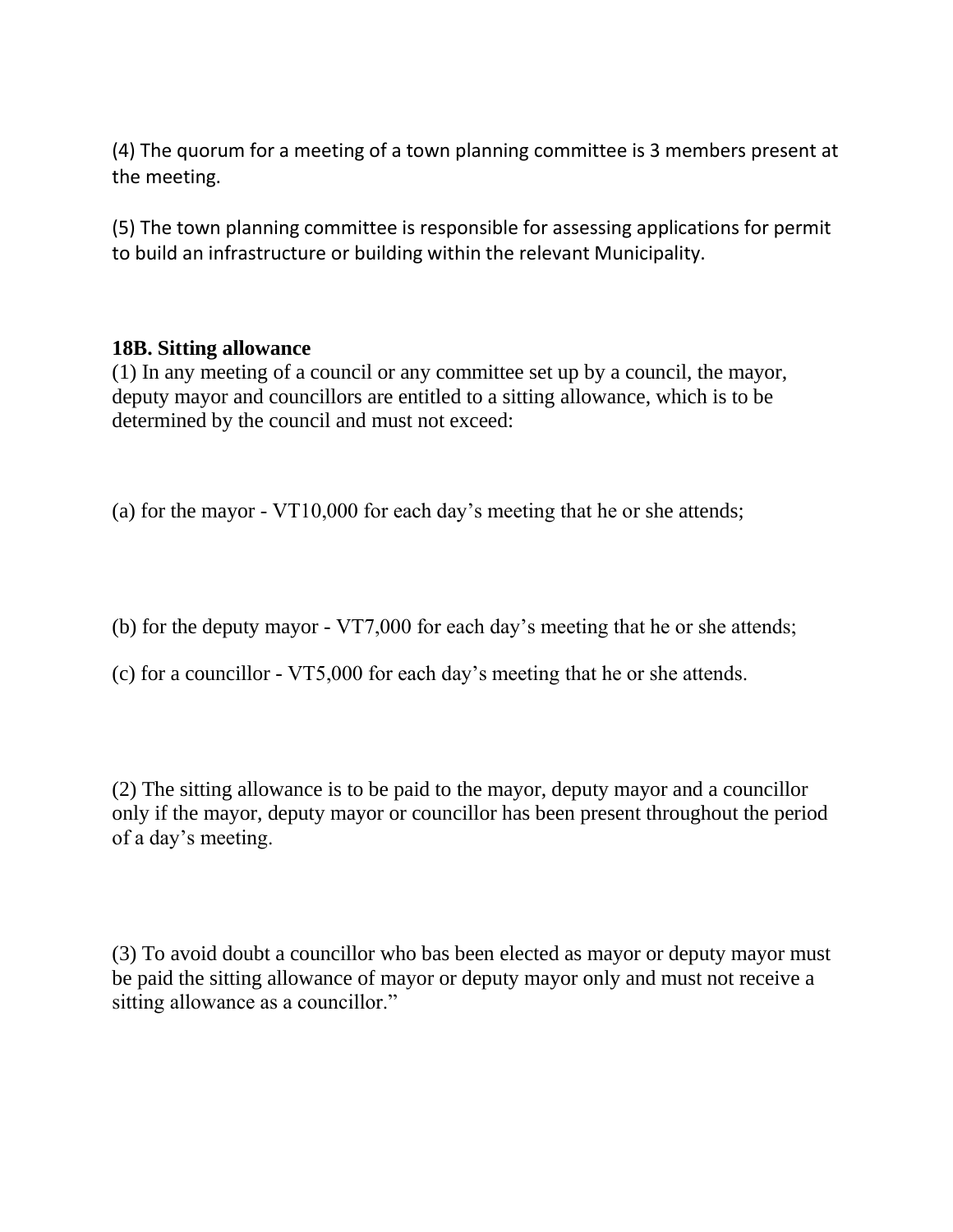**11 Subsection 19(2)** Repeal the subsection, substitute

"(2) The clerk is to be the chief executive officer of the council and is to be responsible for the day to day administration of the council."

**12 After subsection 19A(4)** Insert

"(5) The Minister on the advice of the council may by Order prescribe the design and colour of the uniform of a municipal warden which must be different to that of the members of the Vanuatu Police Force."

**13 Section 20** Repeal the section, substitute

## **"20. Other staff**

(1) Other staff of the council are to be appointed by the council following a fair and transparent selection process.

(2) The clerk is to appoint the members of a selection panel which are to consist of the following persons: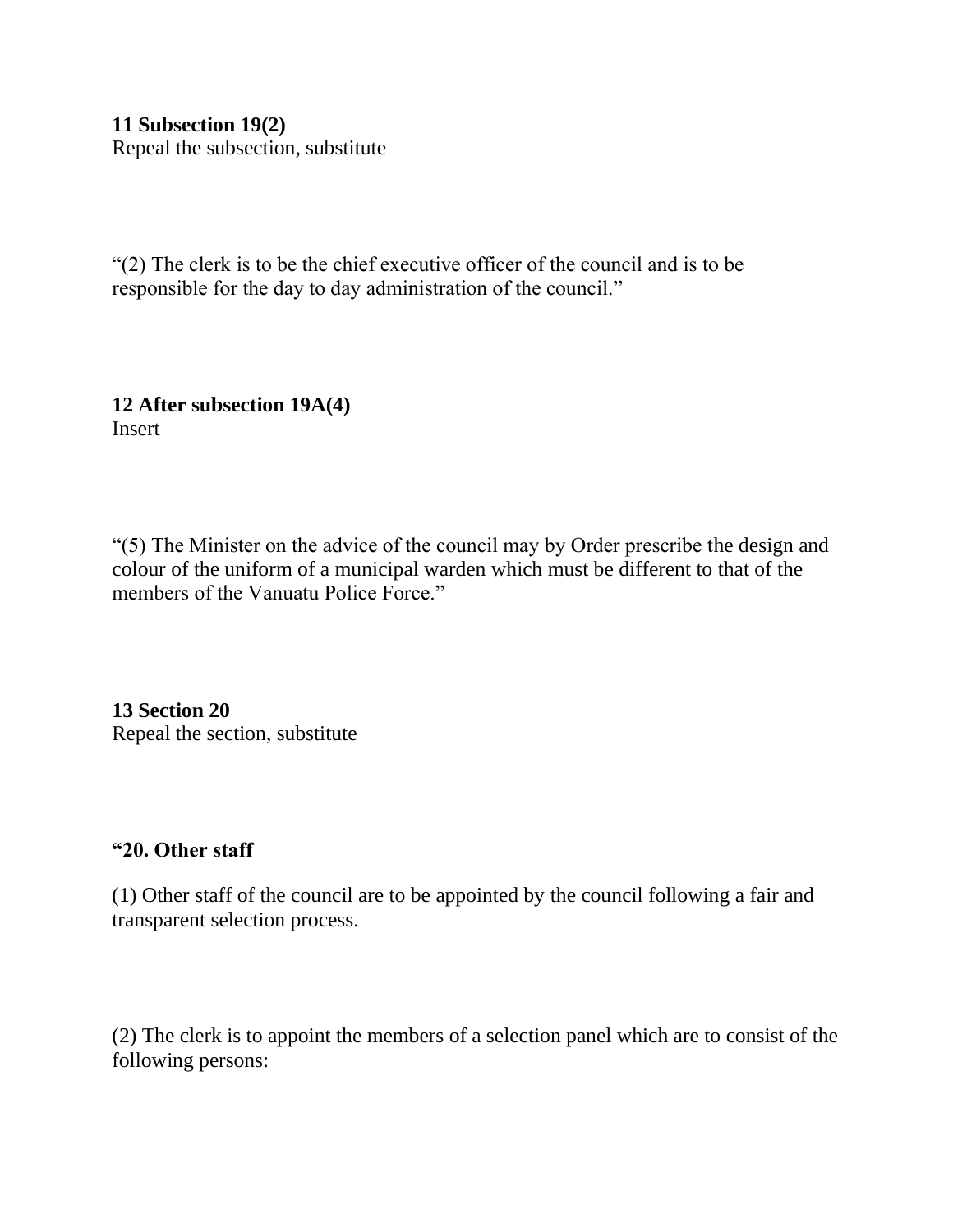(a) a person nominated by the council;

(b) a person nominated by the Public Service Commission;

(c) a person nominated by the General Manager of the Chambers of Commerce and Industry of Vanuatu.

(3) The selection panel is to conduct interviews and make a recommendation to the council on the successful candidate for the relevant position.

(4) To avoid doubt:

(a) the clerk may appoint a selection panel whenever necessary to undergo the process of recommending a person to the council for an appointment under subsection (1).

(b) this section does not apply to the positions of the clerk, deputy clerk, accountant, cashier and senior town planner.

(5) The council is to determine the terms and conditions for the appointment of the staff of the council.

(6) A person who has been appointed by a council as a staff of the administration of the council immediately before the commencement of this Act, is to continue to occupy his or her position as if he or she were appointed under this section.

## **21. Councillor not to interfere with administration of a council**

(1) Unless provided under this Act, a councillor must not: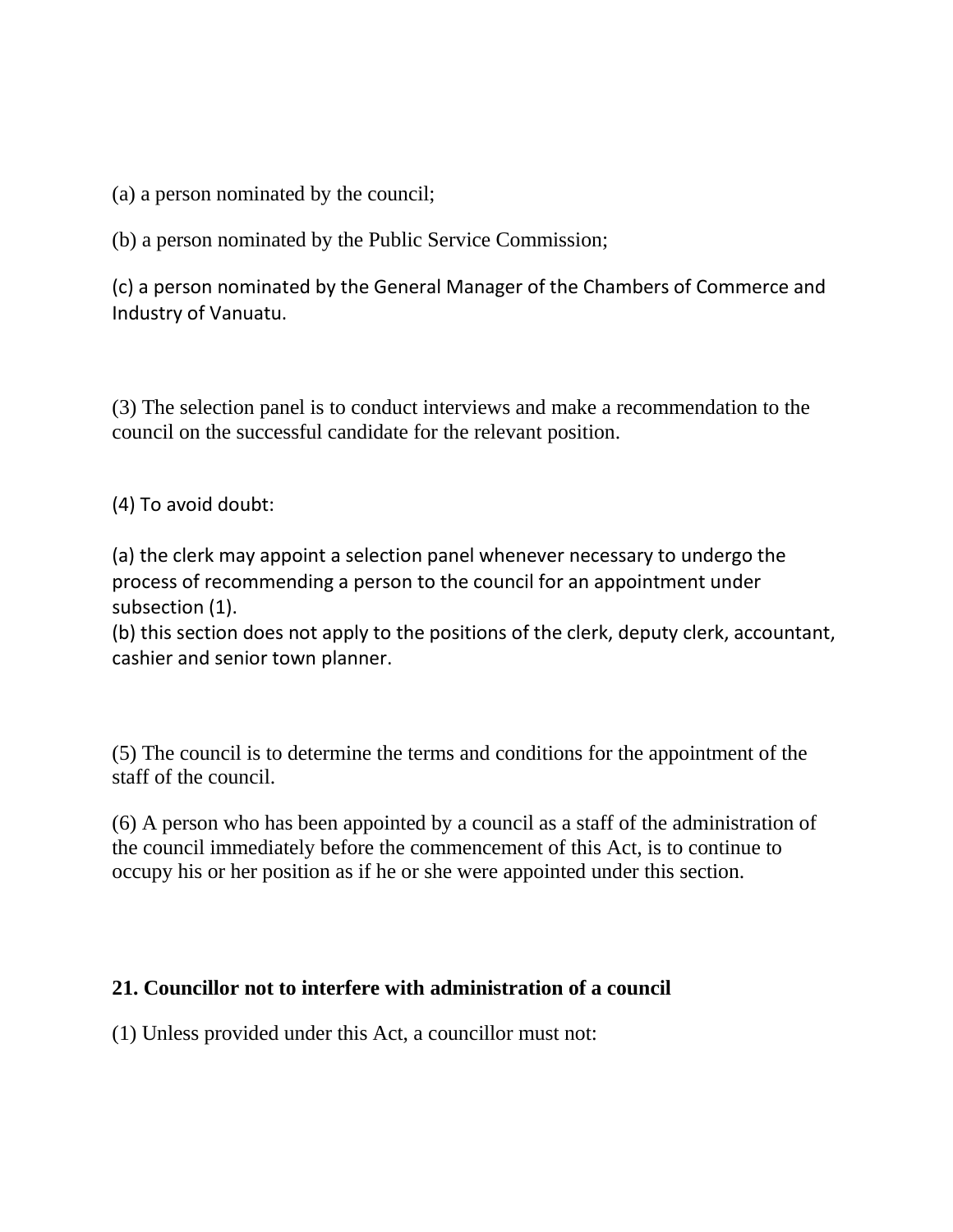(a) interfere either directly or indirectly in the management or administration of the council; or

(b) interfere, disturb or obstruct any staff of the council in the course of carrying out their duties in the administration of the council; or

(c) encourage or assist any staff of the council to commit a conduct that would have adverse effects on the administration of the council.

(2) A councillor who is not satisfied with:

(a) the conduct or performance of the duties of a staff of any department within the administration of the council; or

(b) any matter involving the management or administration of a department of the council,

is to direct his or her concerns to the clerk."

## **14 Section 22**

- (a) Delete "A council" substitute "The clerk"
- (b) Delete "it ", substitute "he or she,"
- (c) After "workmen" insert "on a temporary basis"

**15 Section 23** Repeal the section, substitute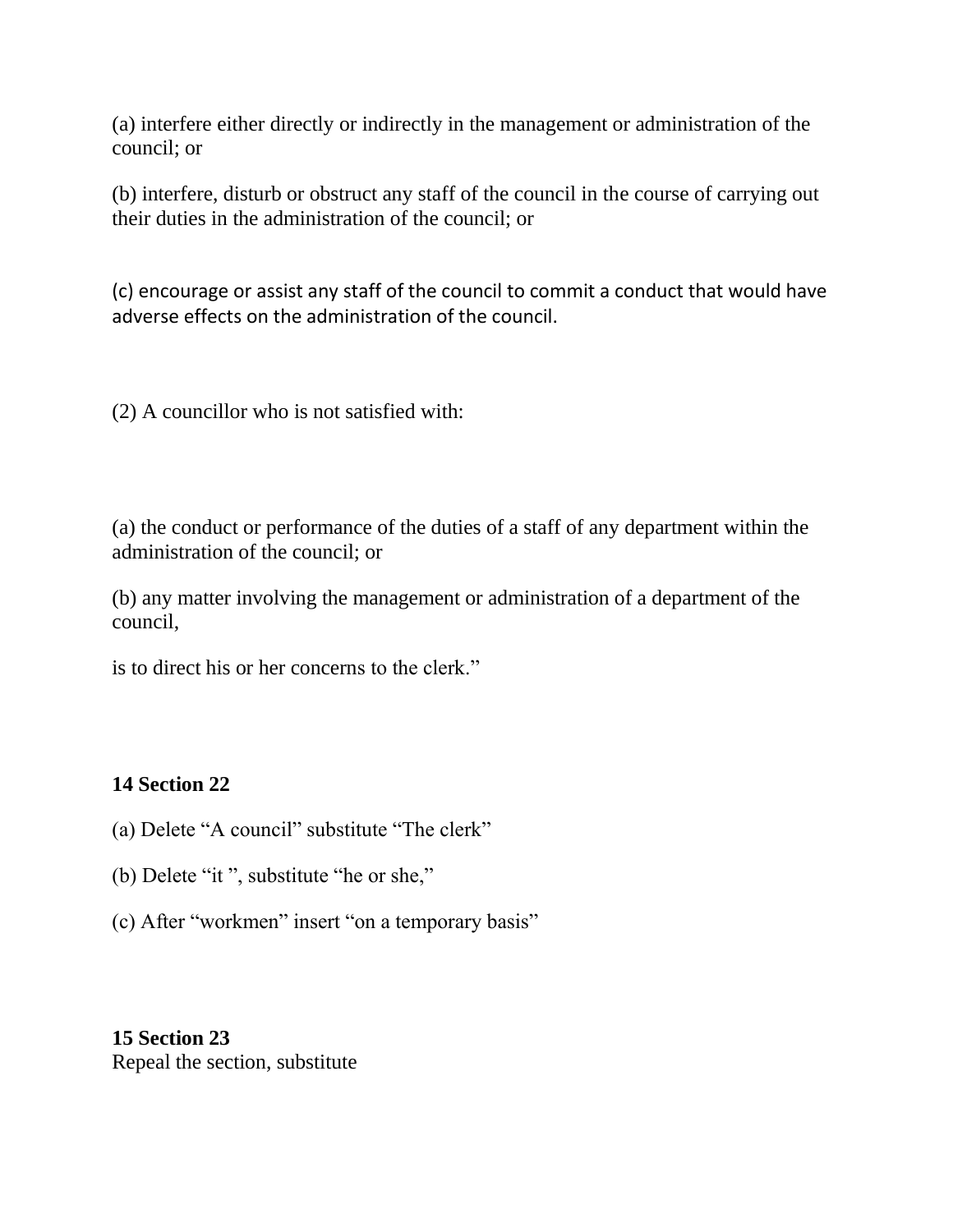## "**23. Staff manual**

(1) Subject to this Act and regulations made under this Act, a council may make a staff manual to provide for all or any of the following:

(a) grades and salary scales;

(b) appointments, promotions, leaves, termination of appointments and dismissals;

(c) maintenance of discipline;

(d) disciplinary offences;

(e) interdiction and payment of salary or wages during any period of interdiction;

(f) punishments in respect of disciplinary offences including the withholding or deferment of increments, fines, reductions in rank or salary and deductions from salary in respect of damage to property of the council by reason of misconduct or breach of duty by an officer, servant or employee;

(g) training;

(h) payment of allowances and the making of advances; and

(i) terms and conditions of service generally, including matters relating to procedure and the duties and responsibilities of officers, servants and employees.

(2) Subject to subsection (3), the staff manual takes effect on the date on which the Minister approves it.

(3) The Minister is to consult the Director of Local Authorities prior to approving a staff manual."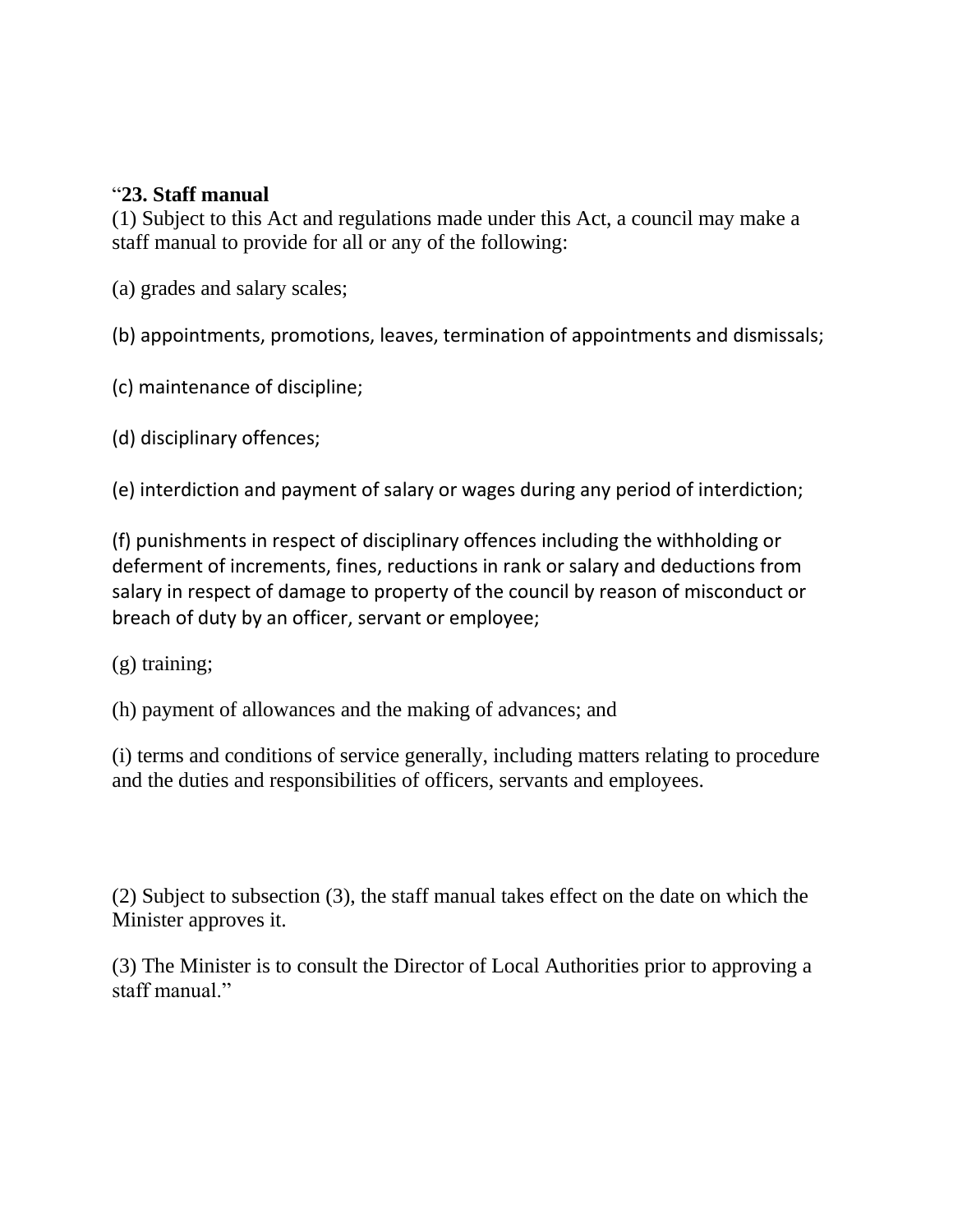#### **16 After subsection 25(1)** Insert

"(1A) In carrying out its duties, a council must ensure that it upholds national policies in relation to public health, land and education."

**17 Subsection 31(3)** After ["Land Reform Act](http://www.paclii.org/vu/legis/consol_act/lra117/) [Cap. 123]", insert "and the [Land Leases Act](http://www.paclii.org/vu/legis/consol_act/lla103/) [CAP 163],"

**18 Paragraph 37(2)(b)** Delete "**.**", substitute "**;**"

**19 After paragraph 37(2)(b)** Insert

"(c) send a copy of the notice to the department of Local Authorities."

## **20 Subsection 40(1)**

- (a) Delete "20,000", substitute "100,000"
- (b) Delete "12 months", substitute "2 years"

**21 Section 42** Repeal the section, substitute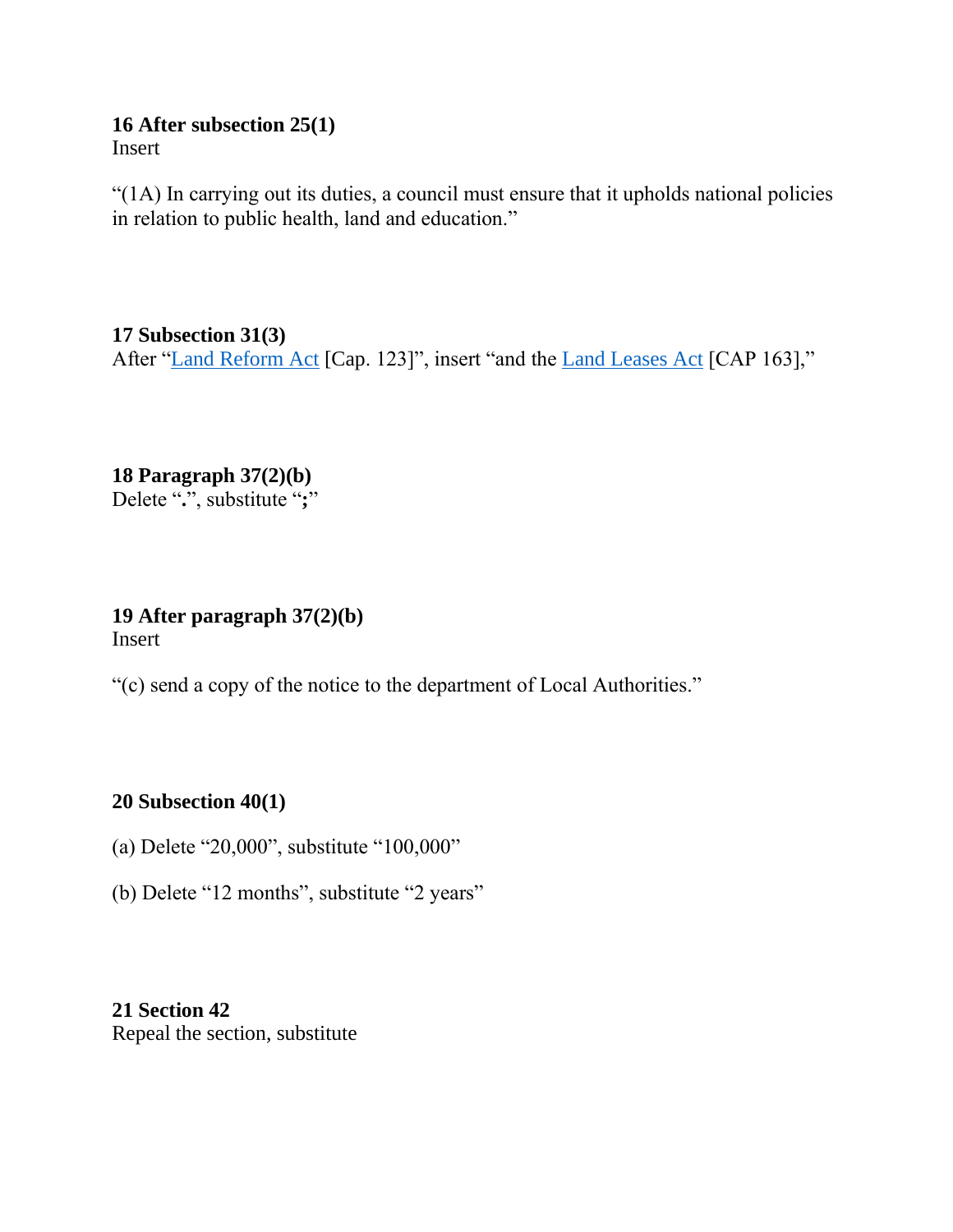#### **"42. Financial year**

The financial year of a council is to be for a period of 12 calendar months commencing on 1 January and ending on 31 December of that year."

**22 Paragraph 44(d)** Delete "one half of"

**23 Section 50** Repeal the section, substitute

#### **"50. Investment of surplus funds**

A council may, with the consent of the Minister, do any of the following with surplus funds of the council:

(a) deposit the funds into a financial institution approved by the Minister of Finance and Economic Management; or

(b) invest the funds in the Vanuatu Government securities as provided for under the [Reserve Bank of Vanuatu Act](http://www.paclii.org/vu/legis/consol_act/rbova242/) [CAP 125]; or

(c) use the funds in any other manner as approved by the Minister of Finance and Economic Management."

## **24 Subsection 52(2)** Delete "200,000", substitute "500,000"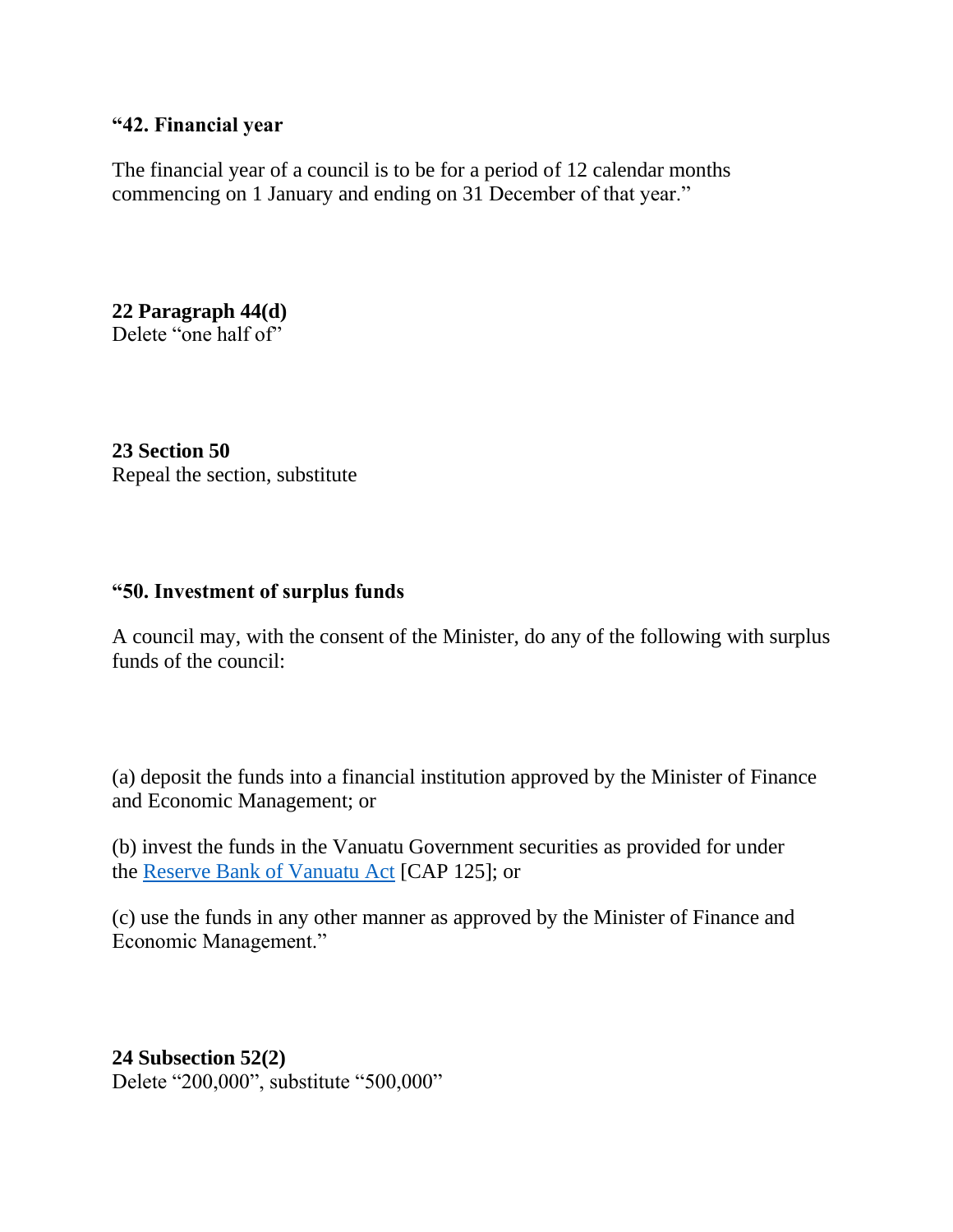## **25 Section 53**

After "The council may", insert "on the advice of the Director of the Department of Provincial Affairs"

# **26 After subsection 54(2)**

**Insert** 

"(3) All books, accounts and records of a council must be kept in accordance with national and international accounting standards."

## **27 Paragraph 57(f)** Delete "150,000" substitute "1,000,000"

# **28 After subsection 61(3)**

Insert

"(3A) If the exercise of any of the powers of a council is suspended under paragraph (3)(a), the mayor, deputy mayor and councillors are not entitled during the period of such suspension, to receive any allowances which are payable to them under this Act."

**29 After section 64** Insert